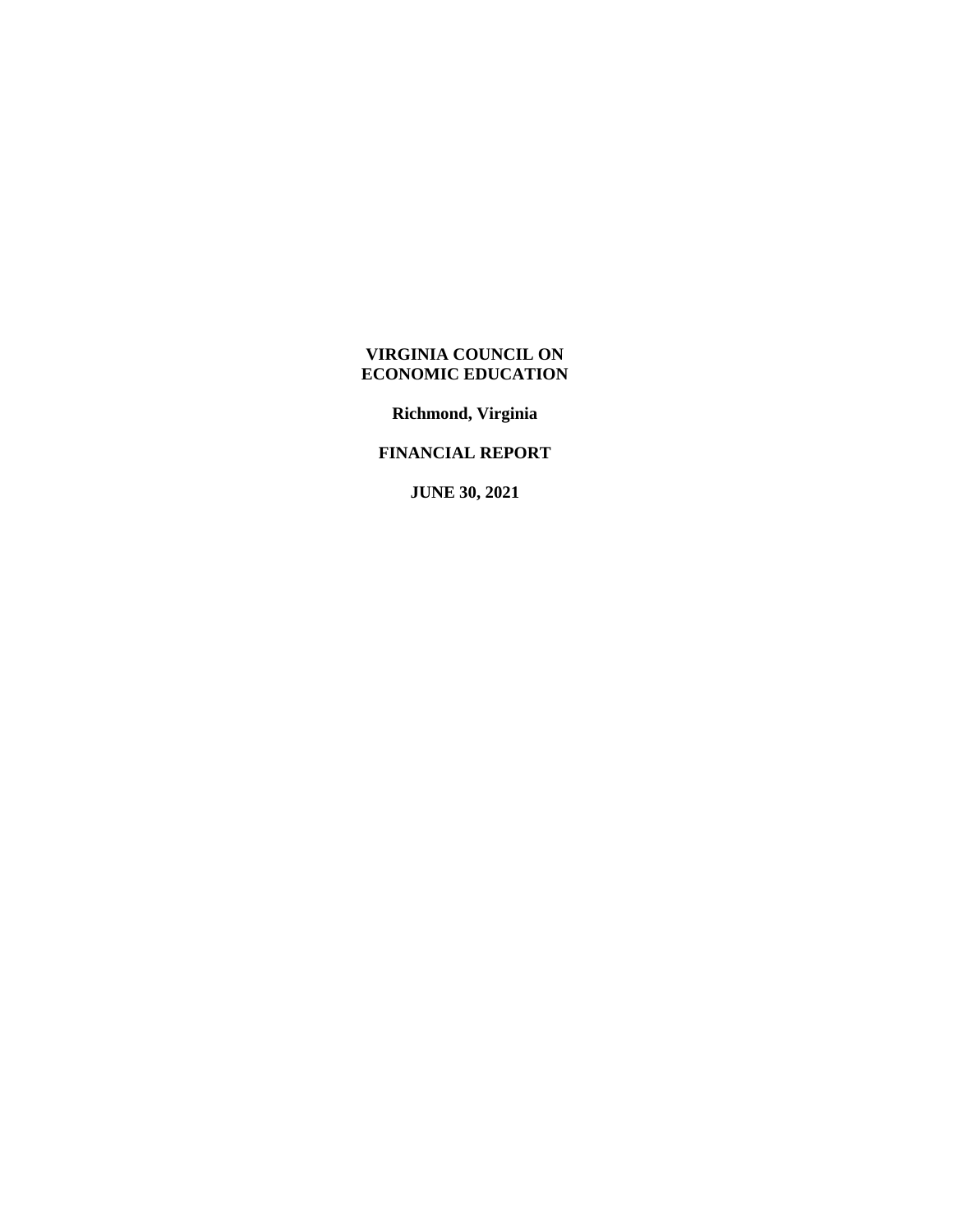# **C O N T E N T S**

|                                                                                 | Page     |
|---------------------------------------------------------------------------------|----------|
| <b>INDEPENDENT AUDITOR'S REPORT</b>                                             | 1 and 2  |
| FINANCIAL STATEMENTS                                                            |          |
| Statements of assets, liabilities and net assets – modified cash basis          |          |
| Statements of revenue, expenses and changes in net assets – modified cash basis | 4 and 5  |
| Notes to financial statements                                                   | $6 - 16$ |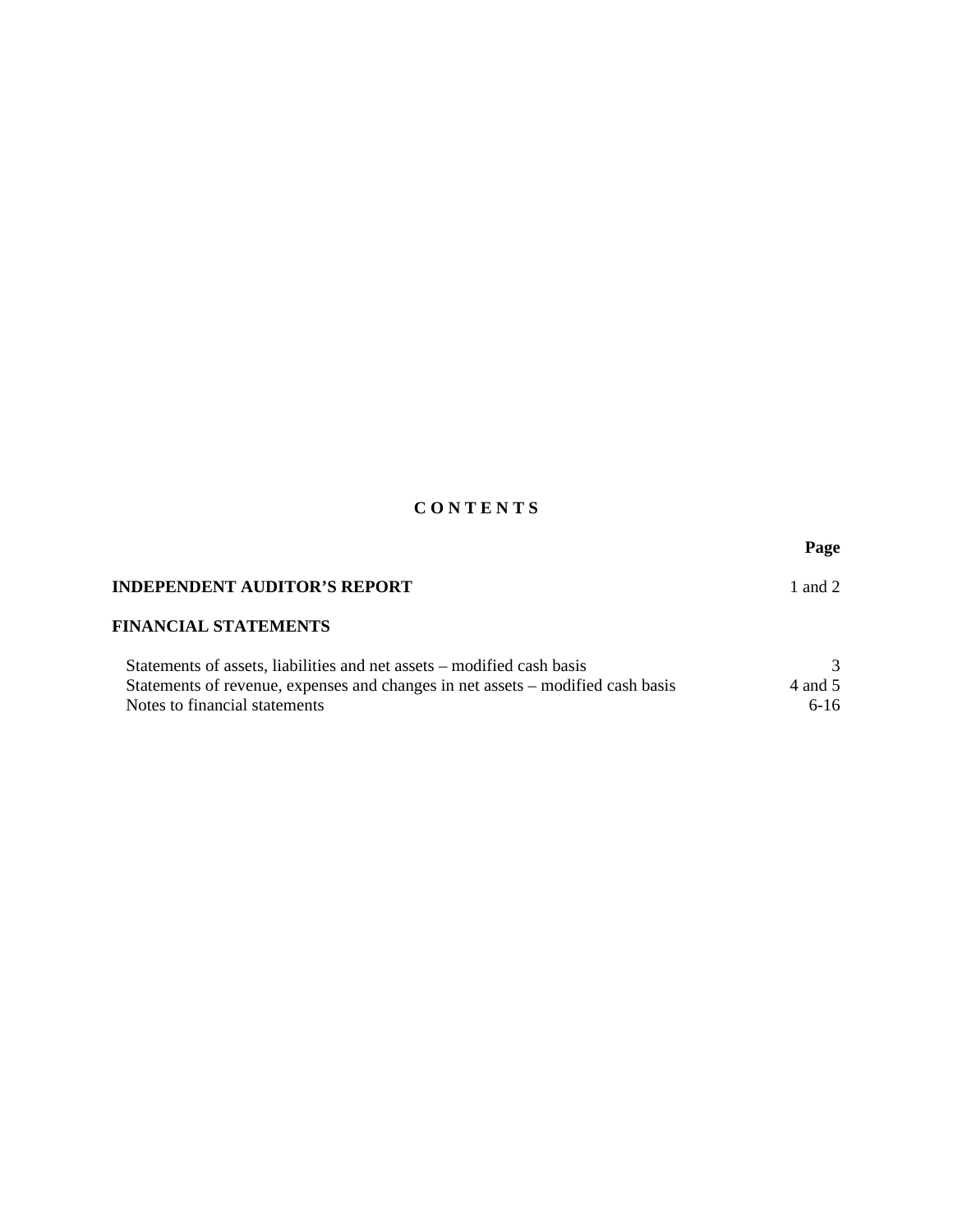

9954 Mayland Dr. Suite 2300 Richmond, VA 23233

804.553.1900

YHBcpa.com

# **INDEPENDENT AUDITOR'S REPORT**

To the Board of Directors Virginia Council on Economic Education Richmond, Virginia

## **Report on the Financial Statements**

We have audited the accompanying financial statements of the Virginia Council on Economic Education (the Council), which comprise the statements of assets, liabilities, and net assets on a modified cash basis as of June 30, 2021 and 2020, the related statements of revenue, expenses and changes in net assets on a modified cash basis for the years then ended, and the related notes to the financial statements.

## **Management's Responsibility for the Financial Statements**

Management is responsible for the preparation and fair presentation of these financial statements in accordance with the modified cash basis of accounting described in Note 1; this includes determining that the modified cash basis of accounting is an acceptable basis for the preparation of the financial statements in the circumstances. Management is also responsible for the design, implementation and maintenance of internal control relevant to the preparation and fair presentation of financial statements that are free from material misstatement, whether due to fraud or error.

## **Auditor's Responsibility**

Our responsibility is to express an opinion on these financial statements based on our audits. We conducted our audits in accordance with auditing standards generally accepted in the United States of America. Those standards require that we plan and perform the audit to obtain reasonable assurance about whether the financial statements are free from material misstatement.

An audit involves performing procedures to obtain audit evidence about the amounts and disclosures in the financial statements. The procedures selected depend on the auditor's judgment, including the assessment of the risks of material misstatement of the financial statements, whether due to fraud or error. In making those risk assessments, the auditor considers internal control relevant to the Council's preparation and fair presentation of the financial statements in order to design audit procedures that are appropriate in the circumstances, but not for the purpose of expressing an opinion on the effectiveness of the Council's internal control. Accordingly, we express no such opinion. An audit also includes evaluating the appropriateness of accounting policies used and the reasonableness of significant accounting estimates made by management, as well as evaluating the overall presentation of the financial statements.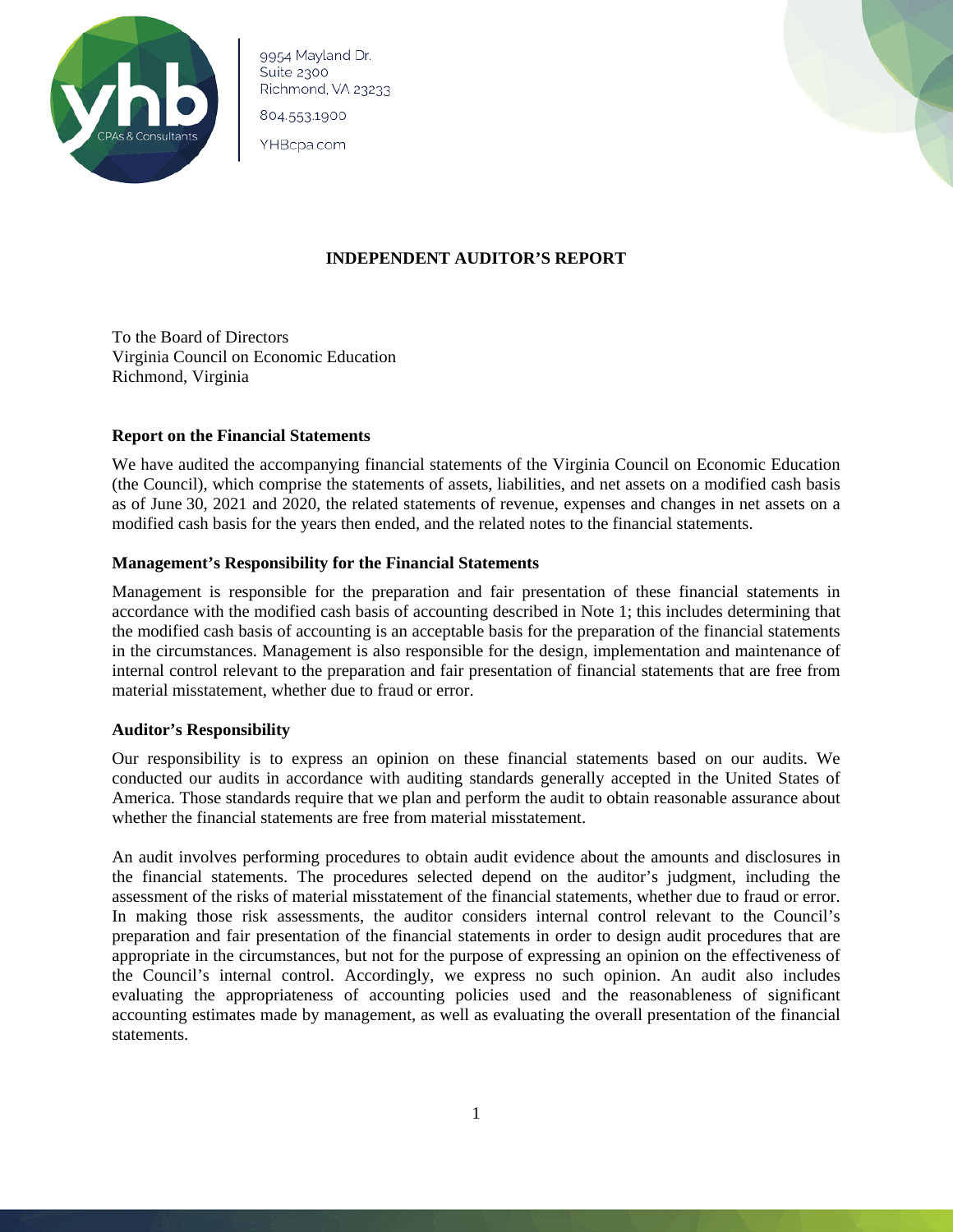We believe that the audit evidence we have obtained is sufficient and appropriate to provide a basis for our audit opinion.

#### **Opinion**

In our opinion, the financial statements referred to above present fairly, in all material respects, the assets, liabilities and net assets on a modified cash basis of the Virginia Council on Economic Education as of June 30, 2021 and 2020, and its revenue, expenses and changes in net assets on a modified cash basis for the years then ended in accordance with the modified cash basis of accounting described in Note 1.

### **Basis of Accounting**

We draw attention to Note 1 of the financial statements, which describes the basis of accounting. The financial statements are prepared on the modified cash basis of accounting, which is a basis of accounting other than accounting principles generally accepted in the United States of America. Our opinion is not modified with respect to this matter.

Yount, Hyde Earbour, P.C.

Richmond, Virginia October 5, 2021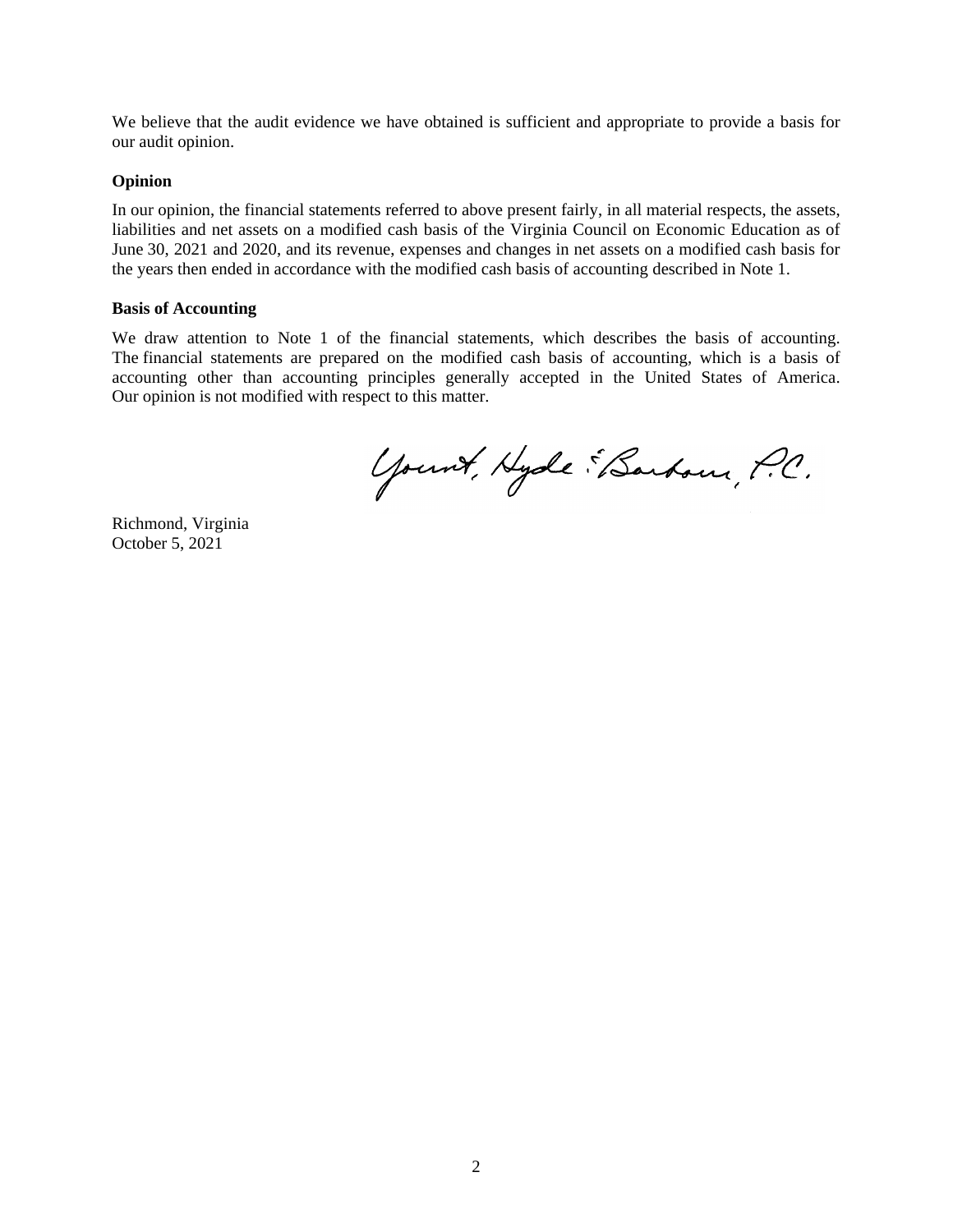## **Statements of Assets, Liabilities and Net Assets** June 30, 2021 and 2020  **- Modified Cash Basis**

|                                          | 2021                   | 2020            |  |  |
|------------------------------------------|------------------------|-----------------|--|--|
| Assets                                   |                        |                 |  |  |
| Cash and cash equivalents                | \$<br>369,897          | \$<br>323,255   |  |  |
| Investments                              | 441,395                | 317,356         |  |  |
| Beneficial interest in assets held at    |                        |                 |  |  |
| The Community Foundation                 | 777,820                | 582,527         |  |  |
| Property and equipment, net              | 2,028                  | 4,056           |  |  |
| Total assets                             | 1,591,140<br>\$        | \$<br>1,227,194 |  |  |
| Liabilities                              |                        |                 |  |  |
| Payroll taxes payable                    | $\mathcal{S}$<br>4,334 | \$<br>4,345     |  |  |
| Paycheck Protection Program loan payable | 33,600                 | 28,728          |  |  |
| <b>Total liabilities</b>                 | \$<br>37,934           | \$<br>33,073    |  |  |
| <b>Net Assets</b>                        |                        |                 |  |  |
| Without donor restrictions               | \$<br>643,780          | \$<br>492,057   |  |  |
| With donor restrictions                  | 909,426                | 702,064         |  |  |
| Total net assets                         | \$<br>1,553,206        | \$<br>1,194,121 |  |  |
| Total liabilities and net assets         | 1,591,140<br>\$        | 1,227,194<br>\$ |  |  |

See Notes to Financial Statements.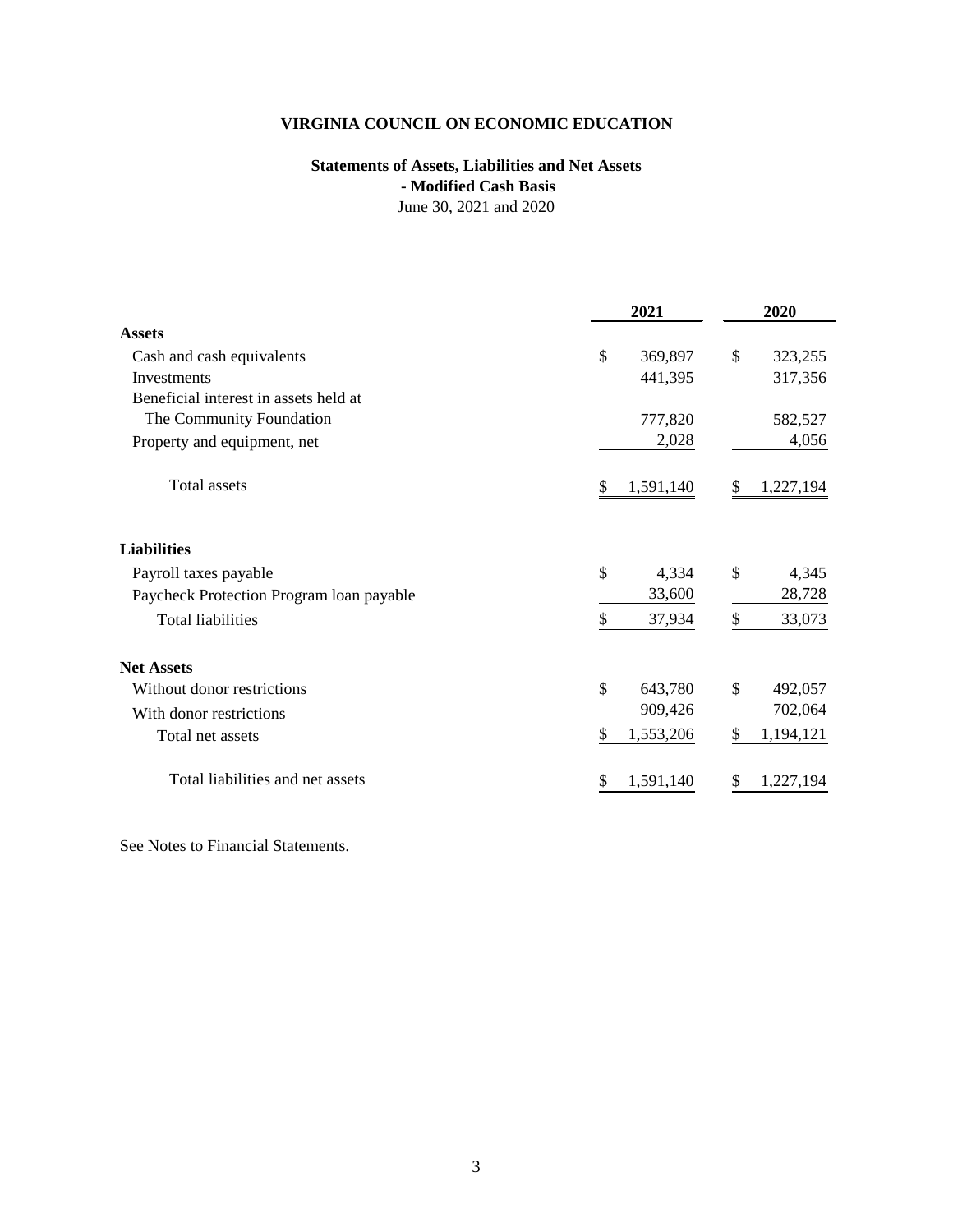# **Statement of Revenue, Expenses and Changes in Net Assets - Modified Cash Basis**

For the Year Ended June 30, 2021

|                                               | Without<br><b>Donor</b><br><b>Restrictions</b> |               | <b>With Donor</b><br><b>Restrictions</b> |     | <b>Total</b> |
|-----------------------------------------------|------------------------------------------------|---------------|------------------------------------------|-----|--------------|
| Revenue, investment income and other changes: |                                                |               |                                          |     |              |
| Contributions                                 | \$<br>223,249                                  | $\mathbb{S}$  | 267,756                                  | \$  | 491,005      |
| Appropriation - Commonwealth of Virginia      | 395,639                                        |               |                                          |     | 395,639      |
| Program service revenue                       |                                                | 9,201         |                                          |     | 9,201        |
| Investment income (loss), net of fees         | 124,487                                        |               | 189,412                                  |     | 313,899      |
| Total revenue, investment income              |                                                |               |                                          |     |              |
| and other changes                             | \$<br>752,576                                  | \$            | 457,168                                  | \$. | 1,209,744    |
| Net assets released from restrictions         | 249,806                                        |               | (249, 806)                               |     |              |
| Total revenue, investment income,             |                                                |               |                                          |     |              |
| and other changes                             | 1,002,382<br>\$.                               | \$            | 207,362                                  | \$  | 1,209,744    |
| Expenses:                                     |                                                |               |                                          |     |              |
| Program services                              | \$<br>639,237                                  | $\mathcal{S}$ |                                          | \$  | 639,237      |
| Fundraising                                   |                                                | 55,472        |                                          |     | 55,472       |
| Management and general                        | 155,950                                        |               |                                          |     | 155,950      |
| Total expenses                                | \$<br>850,659                                  | \$            |                                          | \$  | 850,659      |
| Change in net assets                          | \$<br>151,723                                  | \$            | 207,362                                  | \$  | 359,085      |
| Net assets, beginning of year                 | 492,057                                        |               | 702,064                                  |     | 1,194,121    |
| Net assets, end of year                       | \$<br>643,780                                  | \$            | 909,426                                  |     | 1,553,206    |

See Notes to Financial Statements.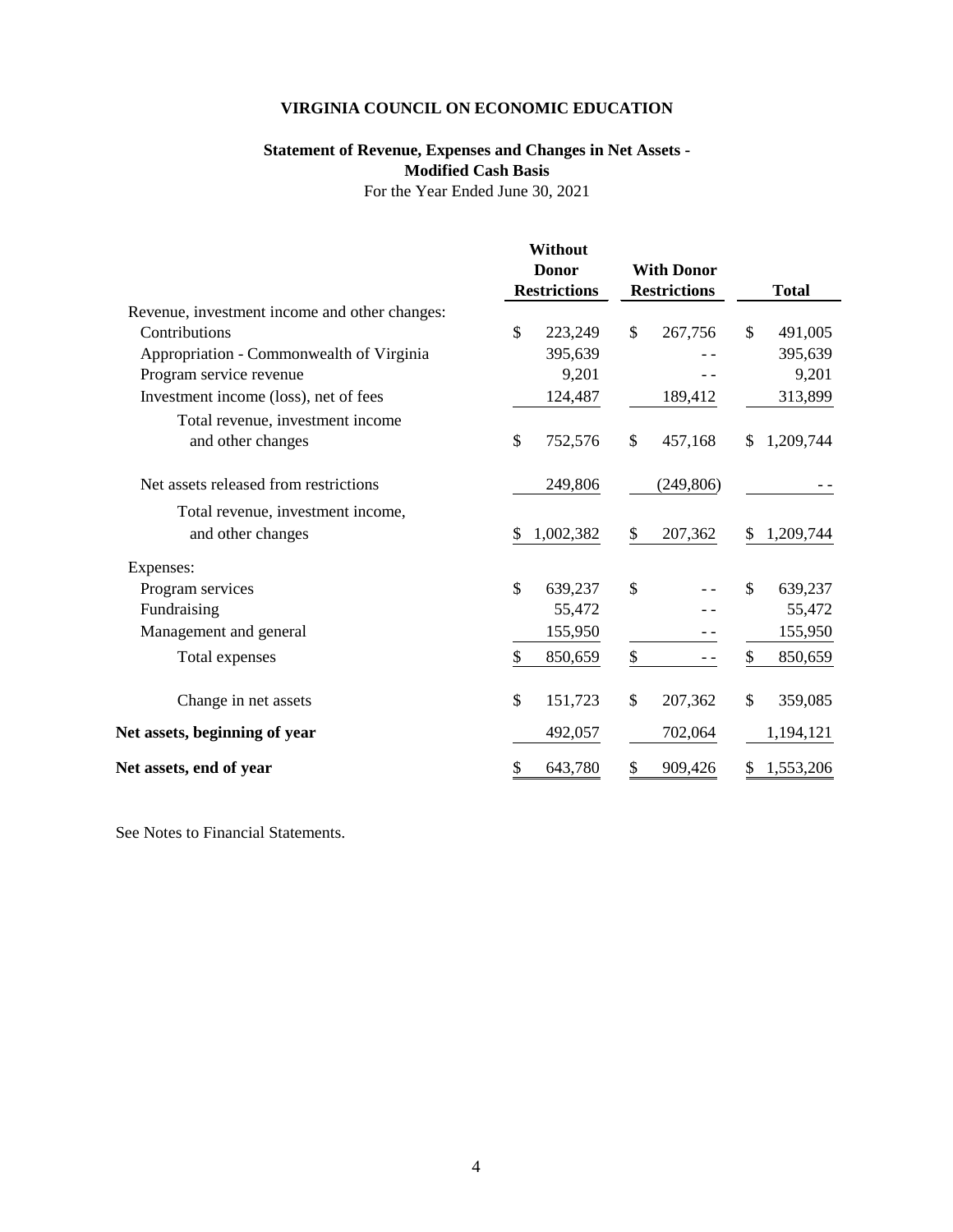# **Statement of Revenue, Expenses and Changes in Net Assets - Modified Cash Basis**

For the Year Ended June 30, 2020

|                                               | <b>Without</b>           |                         |                          |
|-----------------------------------------------|--------------------------|-------------------------|--------------------------|
|                                               | <b>Donor</b>             | <b>With Donor</b>       |                          |
|                                               | <b>Restrictions</b>      | <b>Restrictions</b>     | <b>Total</b>             |
| Revenue, investment income and other changes: |                          |                         |                          |
| Contributions                                 | \$<br>312,643            | $\mathbb{S}$<br>302,531 | \$<br>615,174            |
| Appropriation - Commonwealth of Virginia      | 396,920                  |                         | 396,920                  |
| Program service revenue                       | 37,100                   |                         | 37,100                   |
| Investment income (loss), net of fees         | (14,277)                 | (56, 736)               | (71, 013)                |
| Total revenue, investment income              |                          |                         |                          |
| and other changes                             | \$<br>732,386            | \$<br>245,795           | \$<br>978,181            |
| Net assets released from restrictions         | 521,097                  | (521,097)               |                          |
| Total revenue, investment income,             |                          |                         |                          |
| and other changes                             | 1,253,483<br>S           | \$<br>(275, 302)        | \$<br>978,181            |
| Expenses:                                     |                          |                         |                          |
| Program services                              | $\mathcal{S}$<br>877,329 | \$                      | $\mathcal{S}$<br>877,329 |
| Fundraising                                   | 68,758                   |                         | 68,758                   |
| Management and general                        | 219,488                  |                         | 219,488                  |
| Total expenses                                | 1,165,575<br>S           | \$<br>$ -$              | 1,165,575<br>S           |
| Change in net assets                          | \$<br>87,908             | \$<br>(275, 302)        | \$<br>(187, 394)         |
| Net assets, beginning of year                 | 404,149                  | 977,366                 | 1,381,515                |
| Net assets, end of year                       | \$<br>492,057            | 702,064<br>\$           | 1,194,121<br>\$          |

See Notes to Financial Statements.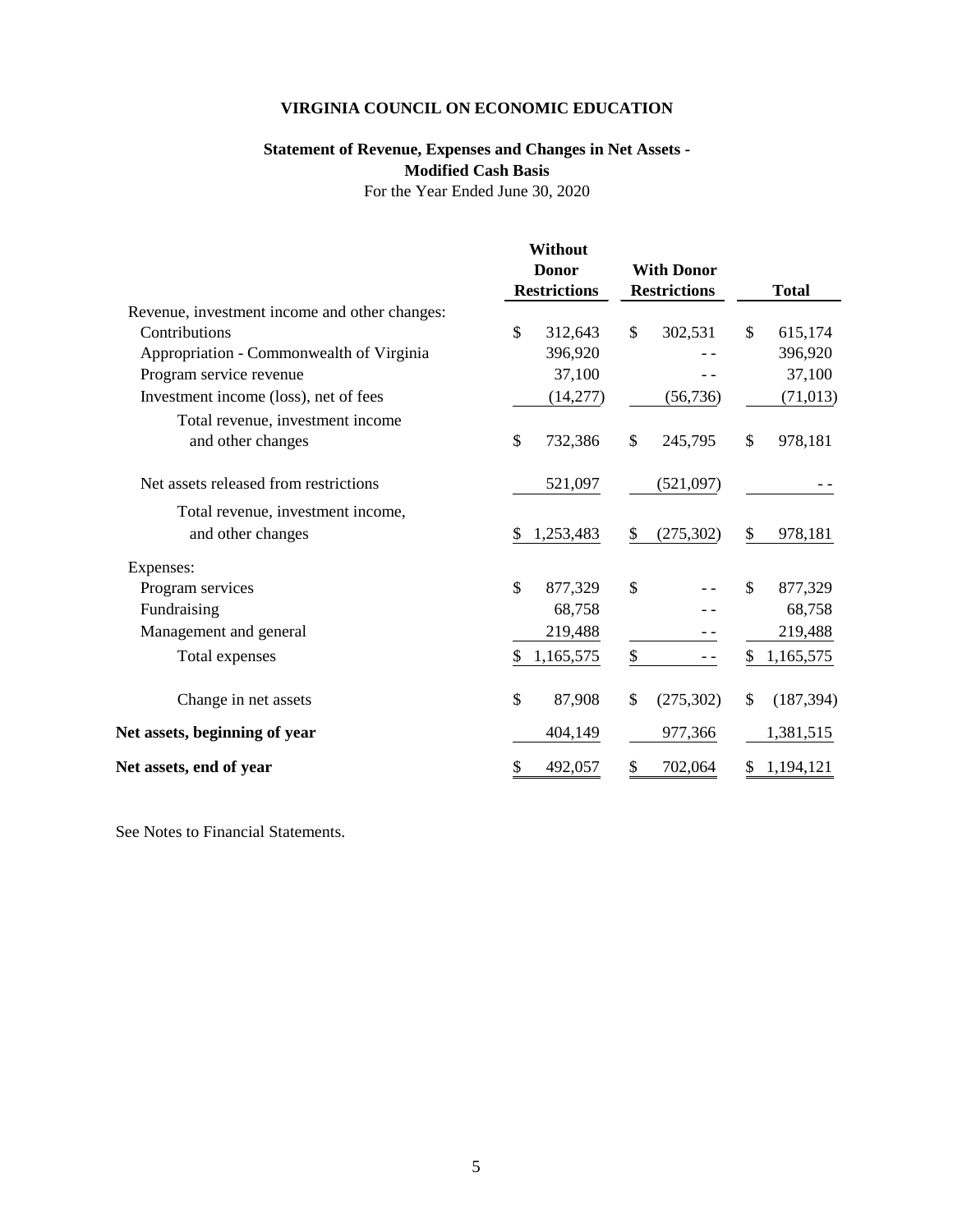#### **Notes to Financial Statements**

#### **Note 1. Nature of Business and Significant Accounting Policies**

#### **Nature of Business**

Virginia Council on Economic Education (the "Council") was incorporated in 1970 under the laws of the Commonwealth of Virginia to provide Virginia's K-12 students with an understanding of the economy and to develop their decision-making skills.

#### **Basis of Presentation**

The Council's accounts are maintained on the modified cash basis of accounting. Under this basis, revenues are recognized when collected rather than when earned and expenses are recognized when paid rather than when incurred. Therefore, receivables, payables, and accrued expenses which would be recognized under generally accepted accounting principles, and which may be material in amount, are not recognized in the accompanying financial statements. The Council does recognize payroll taxes payable. The Council only records cash and investments, with the modification being the recording of investments at fair market value, instead of cost, the recording of property and equipment along with the corresponding depreciation expense, and recording of the Paycheck Protection Program loan. Accordingly, the accompanying statements are not intended to present results of operations in conformity with U.S. generally accepted accounting principles.

#### **Financial Statement Presentation**

The Council reports information regarding its financial position and activities according to the "net asset" concept. Net assets are segregated among two categories: net assets without donor restrictions and net assets with donor restrictions. Net assets without donor restrictions consists of net assets not subject to donor-imposed restrictions and may be expended for any purpose in performing the primary objectives of the Council. These net assets may be used at the discretion of the Council's management and Board of Directors. Net assets with donor restrictions consist of net assets subject to donor-imposed restrictions. Some donor restrictions are temporary in nature; those restrictions will be met by the actions of the Council or by the passage of time. Other donor restrictions are perpetual in nature, where by the donor has stipulated the funds be maintained in perpetuity.

#### **Support and Revenue Recognition**

Gifts of cash and other assets for the general use and benefit of the Council are presented as net assets without donor restrictions. Other contributions are presented as net assets with donor restrictions if they are received with donor stipulations that further limit the use of the donated assets. When a donor restriction is fulfilled, that is, when a purpose restriction is accomplished, net assets with donor restrictions are reclassified to net assets without donor restrictions and reported in the statement of revenue, expenses and changes in net assets as net assets released from restrictions.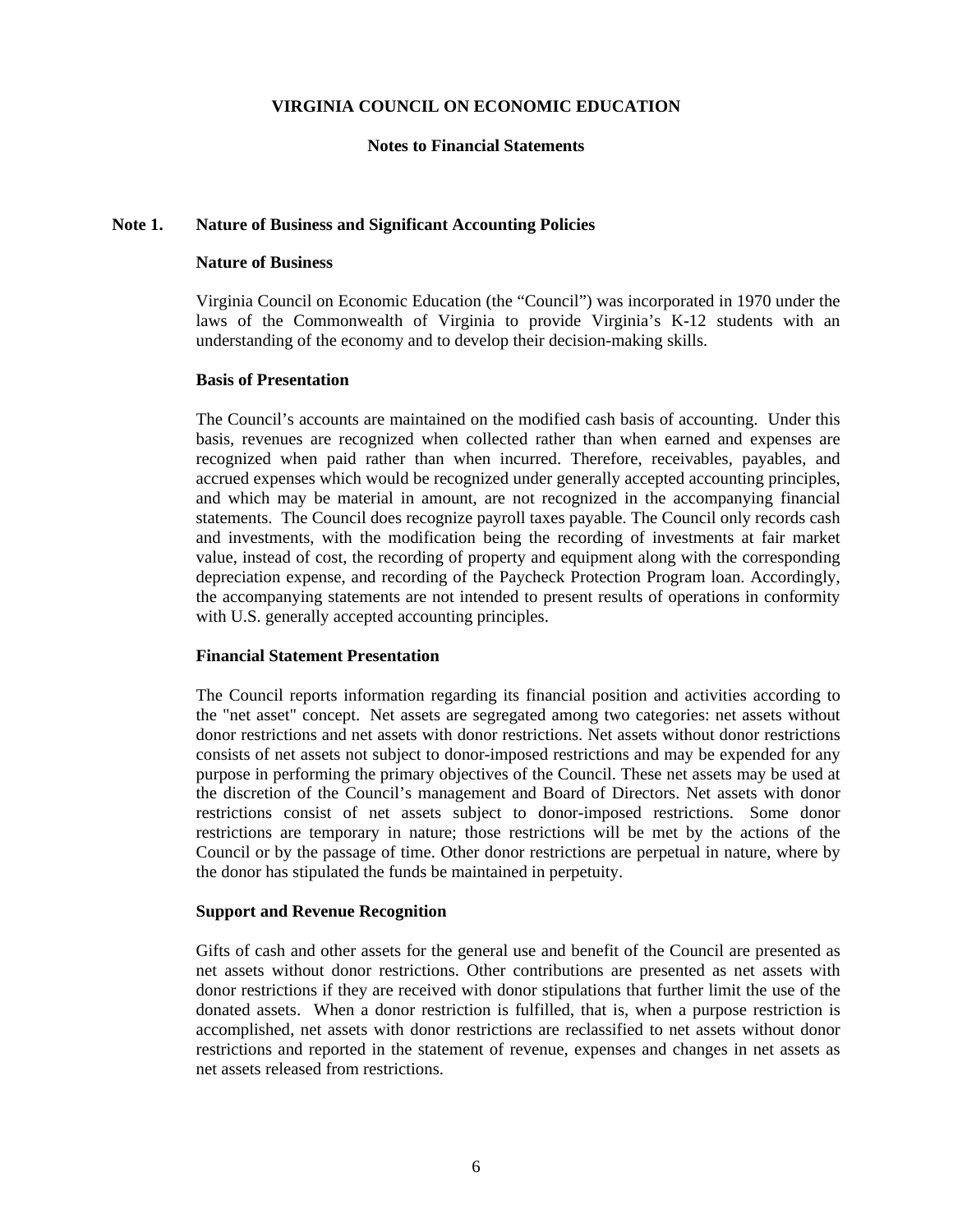#### **Notes to Financial Statements**

Contributions received are recorded as net assets with donor restrictions and net assets without donor restrictions depending on the existence and/or nature of any donor restrictions.

Program service revenue is recorded when received.

#### **Allocation Methodology for the Schedule of Functional Expenses**

The costs of providing program and other activities are summarized on a functional basis in the schedule of functional expenses. Certain costs have been allocated among program, management and general, and fundraising. Such allocations have been made by management on an equitable basis. The expenses that are allocated including the following:

|                                        | <b>Allocation</b> |
|----------------------------------------|-------------------|
| <b>Expense</b>                         | <b>Method</b>     |
|                                        |                   |
| Accounting fees                        | Direct allocation |
| Corporate fees and licenses            | Direct allocation |
| Depreciation                           | Direct allocation |
| Dues and subscriptions                 | Direct allocation |
| Education and training                 | Direct allocation |
| Gifts and acknowledgements             | Direct allocation |
| Marketing                              | Direct allocation |
| Miscellaneous                          | Direct allocation |
| Occupancy expense                      | Direct allocation |
| Office space                           | Direct allocation |
| Payroll and payroll taxes              | Direct allocation |
| Postage and shipping                   | Direct allocation |
| Printing expense                       | Direct allocation |
| Professional                           | Direct allocation |
| Supplies                               | Direct allocation |
| Telephone                              | Direct allocation |
| Travel                                 | Direct allocation |
| <b>Education conferences</b>           | Direct allocation |
| George Mason University                | Direct allocation |
| University of Lynchburg                | Direct allocation |
| Network and committee meetings         | Direct allocation |
| <b>Old Dominion University</b>         | Direct allocation |
| Other program initiatives              | Direct allocation |
| University of Virginia College at Wise | Direct allocation |
| Virginia Commonwealth University       | Direct allocation |
| Virginia Tech                          | Direct allocation |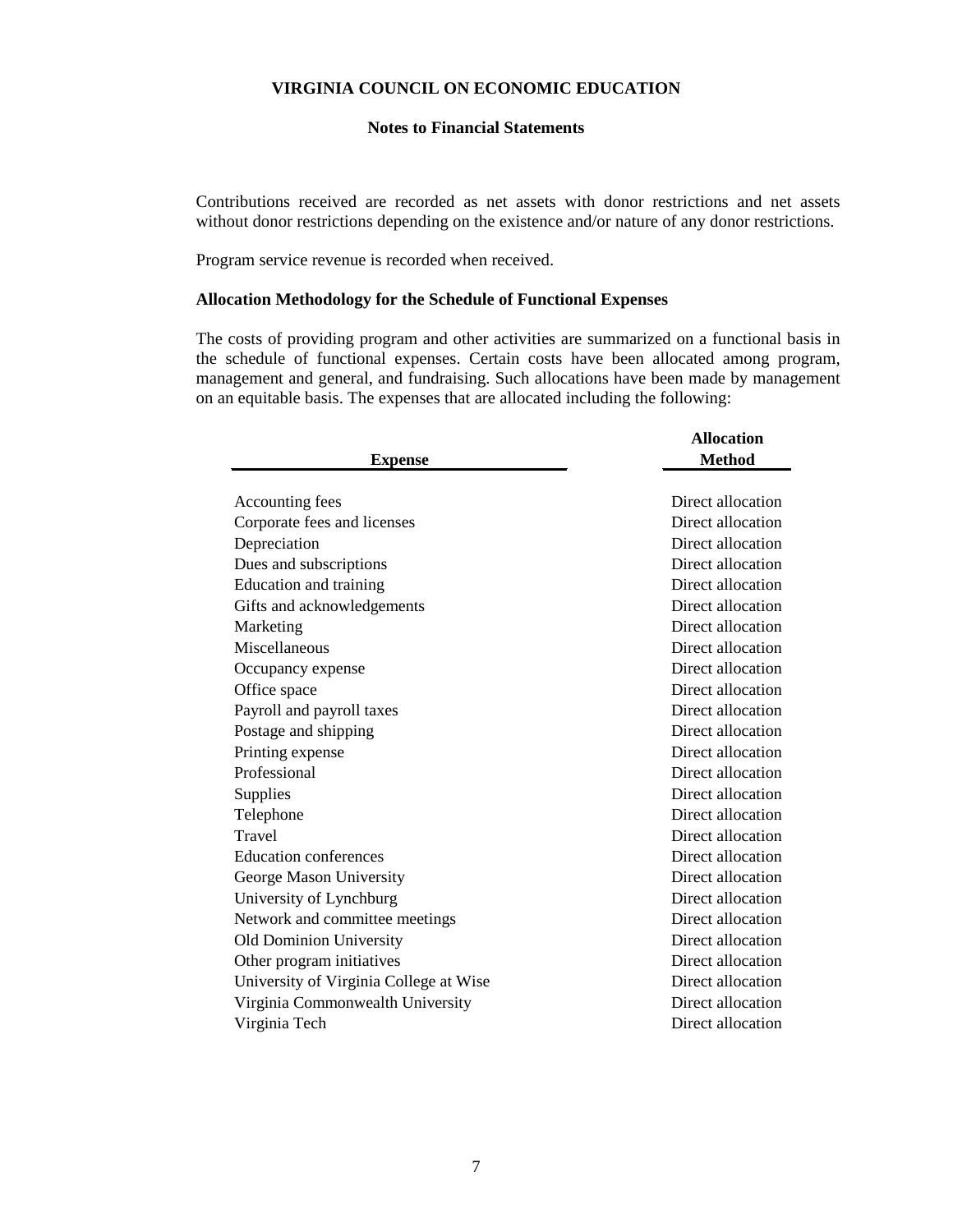#### **Notes to Financial Statements**

#### **Fair Value of Financial Instruments**

Accounting standards establish a framework for measuring fair value. That framework provides a fair value hierarchy that prioritizes the inputs to valuation techniques used to measure fair value. The hierarchy gives the highest priority to unadjusted quoted prices in active markets for identical assets or liabilities (level 1) and the lowest priority to unobservable inputs (level 3). The three levels of the fair value hierarchy under the standards are described as follows:

Level 1 – Valuations for assets and liabilities traded in active exchange markets. Valuations are obtained from readily available pricing sources for market transactions involving identical assets or liabilities.

Level 2 – Valuations for assets and liabilities traded in less active dealer or broker markets. Valuations are obtained from third party pricing services for identical or similar assets or liabilities or other inputs observable for the asset or liability, either directly or indirectly through corroboration with observable market data. If the asset or liability has a specified (contractual) term, a Level 2 input must be observable for substantially the full term of the asset or liability.

Level 3 – Valuations for assets and liabilities that are derived from other valuation methodologies, including option-pricing models, discounted cash flow models and similar techniques, and not based on market exchange, dealer, or broker-traded transactions. Level 3 valuations incorporate certain assumptions and projections in determining the fair value assigned to such assets or liabilities.

The asset or liability's fair value measurement level within the fair value hierarchy is based on the lowest level of any input that is significant to the fair value measurement. Valuation techniques used need to maximize the use of observable inputs and minimize the use of unobservable inputs.

For the fiscal years ended June 30, 2021 and 2020, the application of valuation techniques applied to similar assets and liabilities has been consistent. The following is a description of the valuation methodologies used for instruments measured at fair value:

#### *Equities*

The fair value of investments is the market value based on quoted market prices, when available, or market prices provided by recognized broker dealers.

#### *Investment Funds Held at The Community Foundation serving Richmond and Central Virginia*

The fair value is based on internal reports generated by The Community Foundation.

The carrying amounts of the Council's financial instruments not described above arise in the ordinary course of business and approximate fair value.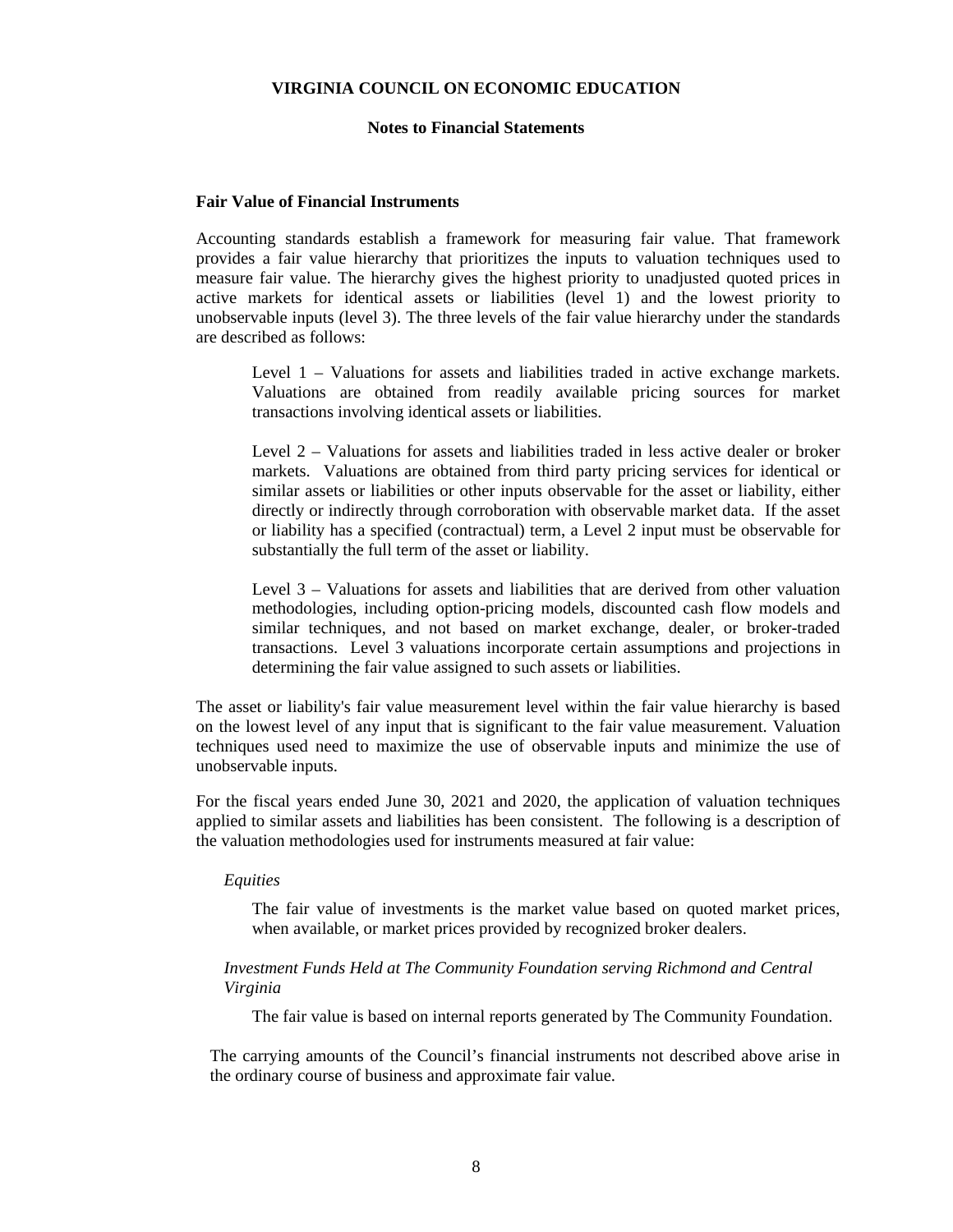#### **Notes to Financial Statements**

The preceding methods described may produce a fair value calculation that may not be indicative of net realizable value or reflective of future fair values. Furthermore, although the Council believes its valuation methods are appropriate and consistent with other market participants, the use of different methodologies or assumptions to determine the fair value of certain financial instruments could result in a different fair value measurement at the reporting date.

### **Cash and Cash Equivalents**

For financial statement purposes, the Council considers all highly-liquid investments with a maturity of three months or less when purchased to be cash and cash equivalents.

The Council has cash deposits in financial institutions that may at times exceed the federally insured limits. The Council has not experienced any losses in such accounts and believes it is not exposed to any significant credit risk on cash and cash equivalents.

### **Income Taxes**

The Council is a non-profit organization exempt from taxes under Section  $501(c)(3)$  of the Internal Revenue Code. There is no provision for income taxes in these financial statements.

#### **Use of Estimates**

The preparation of financial statements in conformity with the modified cash basis of accounting requires management to make estimates and assumptions that affect the reported amounts of assets and liabilities and disclosure of contingent assets and liabilities at the date of the financial statements. Estimates also affect the reported amounts of revenues and expenses recognized during the reporting period. Actual results could differ from those estimates.

#### **Investments**

Investments in marketable securities with readily determinable fair values and all investments in debt securities are reported at their fair values in the statements of assets, liabilities and net assets – modified cash basis. Investment return is reflected in the statements of revenue, expenses and changes in net assets – modified cash basis, net of any fees.

#### **Property and Equipment**

Property and equipment is capitalized at cost and consists of computer equipment, software and office furniture. Expenditures for major renewals and betterments that extend the useful lives of property and equipment are capitalized. Expenditures for maintenance and repairs are charged to expense as incurred. Property and equipment are depreciated using the straightline method over their estimated useful lives of 5 years.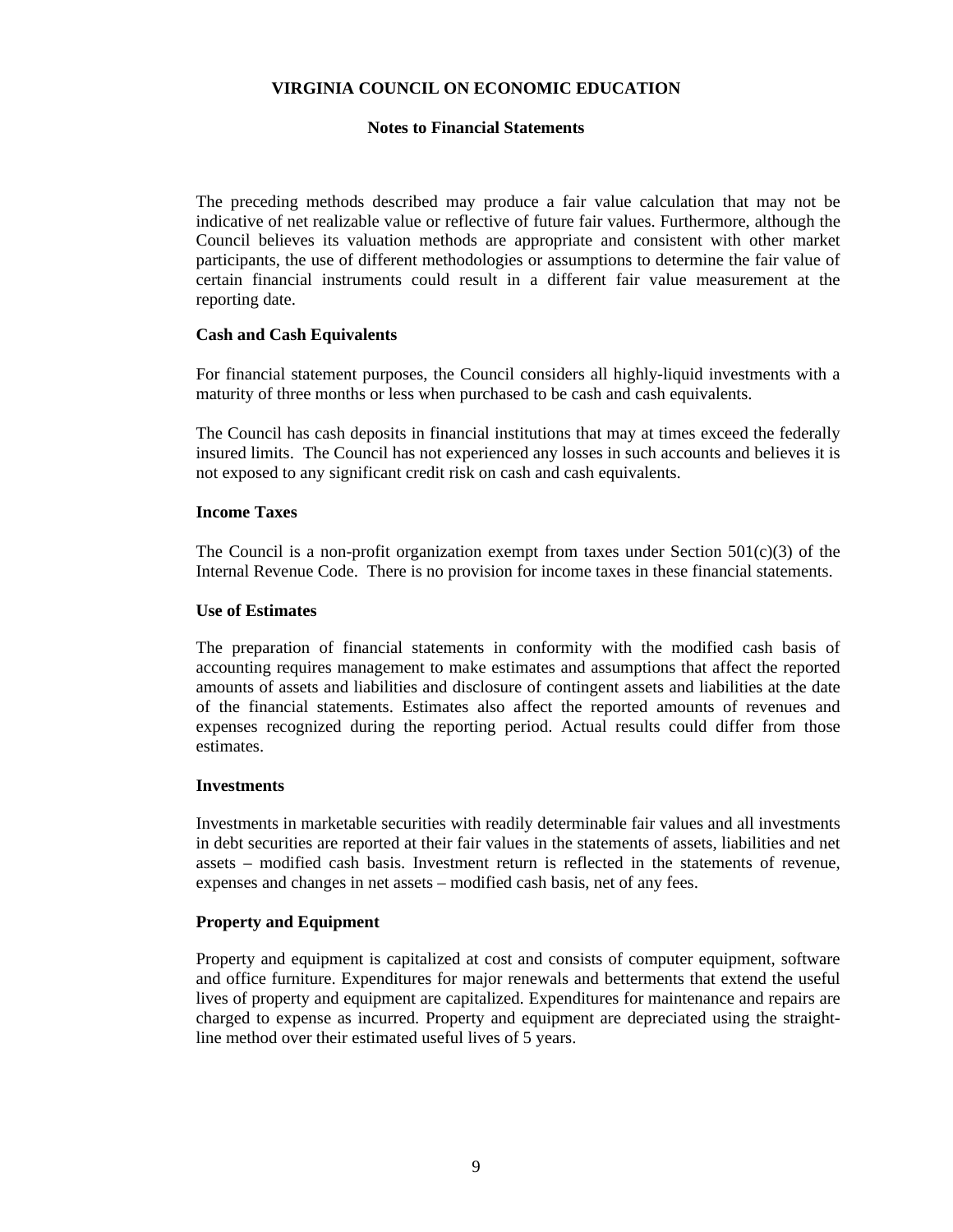#### **Notes to Financial Statements**

#### **Note 2. Cash Held by Virginia Commonwealth University**

The Council has three cash accounts that are administered by Virginia Commonwealth University ("VCU"). One account is used for payroll and administrative expenses. The Council makes regular deposits to this account. The second account is used for a donor's gift in support of the Council's staff at VCU. The donor makes regular deposits to this account. The third account is used for a state grant that is allotted to the Council from VCU's yearly amount received from the state. Funds from this grant must be used to support economic education throughout Virginia.

#### **Note 3. Liquidity and Availability**

The Council receives contributions and raises funds to support its mission. General expenditures consist of costs associated with this support.

The Council's cash flows have seasonal variations during the year. To manage liquidity, the Council maintains a policy of structuring its financial assets to be available as its general expenditures, liabilities, and other obligations come due.

|                                                                                   |    | 2021               | 2020                     |
|-----------------------------------------------------------------------------------|----|--------------------|--------------------------|
| Financial assets, at year-end:                                                    |    |                    |                          |
| Cash and cash equivalents<br>Investments<br>Beneficial interest in assets held at | \$ | 369,897<br>441,395 | \$<br>323,255<br>317,356 |
| The Community Foundation                                                          |    | 777,820            | 582,527                  |
| Total financial assets                                                            | \$ | 1,589,112          | \$<br>1,223,138          |
| Less those unavailable for general expenditure within<br>one year, due to:        |    |                    |                          |
| Net assets with donor restrictions                                                |    | 909,426            | 702,064                  |
| Financial assets available to meet cash needs                                     |    |                    |                          |
| for general expenditures within one year                                          | S  | 679,686            | 521,074                  |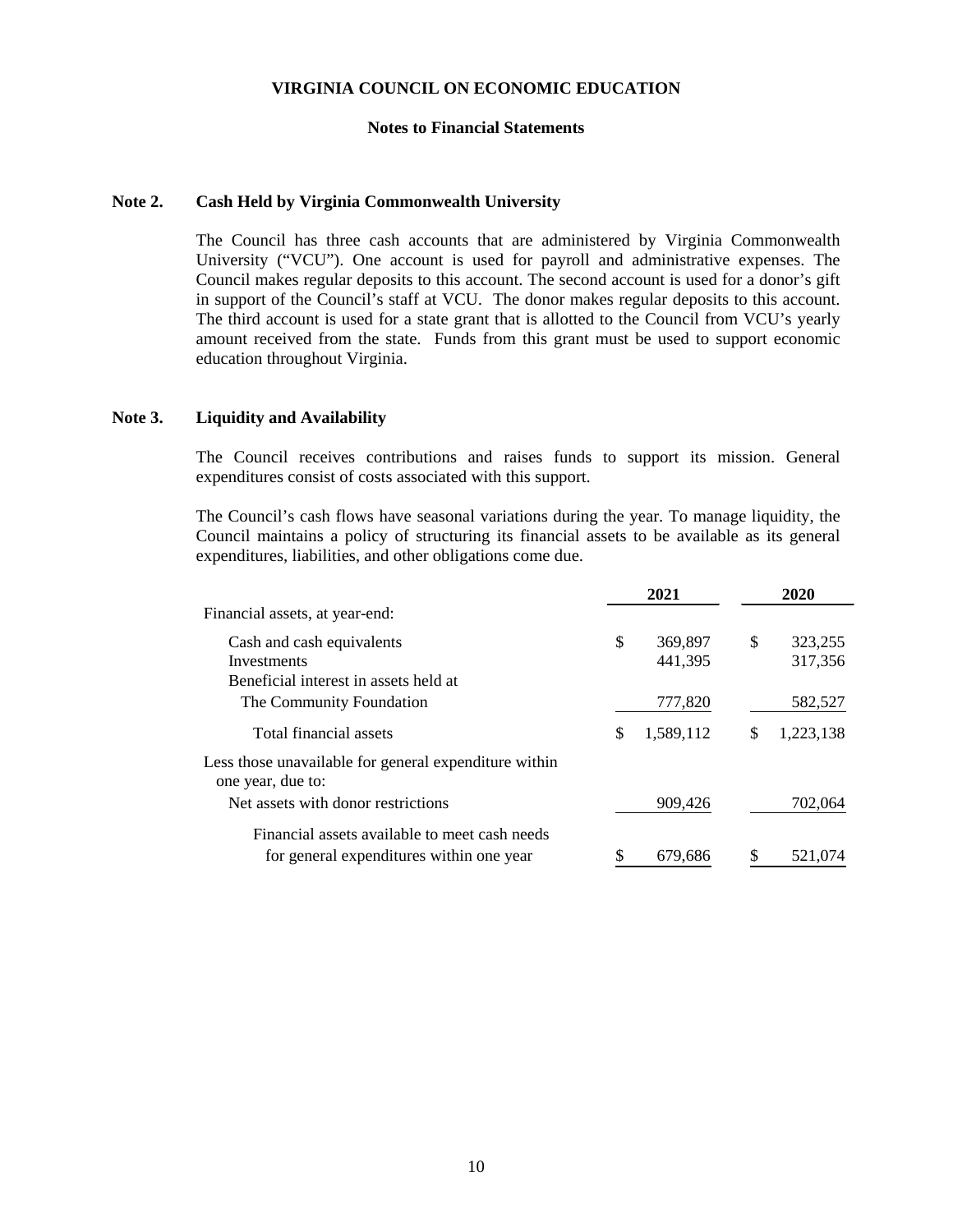#### **Notes to Financial Statements**

#### **Note 4. Investments**

As of June 30, 2021 and 2020, the fair values of marketable investments and their related cost were as follows:

|                                      |                   | <b>June 30, 2021</b> |                                   |                   | <b>June 30, 2020</b> |                                   |
|--------------------------------------|-------------------|----------------------|-----------------------------------|-------------------|----------------------|-----------------------------------|
|                                      | <b>Fair Value</b> | Cost                 | <b>Unrealized</b><br>Appreciation | <b>Fair Value</b> | Cost                 | <b>Unrealized</b><br>Appreciation |
| Equities<br>Investment Funds Held at | 441.395           | \$<br>258.293        | 183.102                           | 317.356           | 243.187              | 74.169                            |
| The Community Foundation             | 777,820           | 590,602              | 187.218                           | 582,527           | 577.313              | 5,214                             |
|                                      | 1,219,215         | 848,895              | 370,320                           | 899,883           | 820,500              | 79,383                            |

The following schedule summarizes investment income, which was reported in the statements of revenue, expenses and changes in net assets – modified cash basis for the years ended June 30, 2021 and 2020 as follows:

|                                        | 2021     | 2020      |
|----------------------------------------|----------|-----------|
| Interest and dividends                 | 9.577    | 11.234    |
| Realized and unrealized gains (losses) | 309.814  | (77, 288) |
| Less investment management fees        | (5, 492) | (4,959)   |
|                                        | 313,899  | (71, 013) |

#### **Note 5. Fair Value Measurements**

Investments are carried at fair value based on quoted prices in active markets and consisted of the following at June 30, 2021 and 2020:

| June 30, 2021                        | <b>Level 1</b> |                | <b>Level 2</b> |                | Level 3 |         |
|--------------------------------------|----------------|----------------|----------------|----------------|---------|---------|
| Equities<br>Investment funds held at | \$             | 441,395        | \$             |                | \$      |         |
| The Community Foundation             |                |                |                | 777,820        |         |         |
|                                      |                | 441,395        |                | 777,820        |         |         |
| <b>June 30, 2020</b>                 |                | <b>Level 1</b> |                | <b>Level 2</b> |         | Level 3 |
| Equities<br>Investment funds held at | \$             | 317,356        | \$             |                | \$      |         |
| The Community Foundation             |                |                |                | 582,527        |         |         |
|                                      | \$             | 317,356        | \$             | 582,527        | S       |         |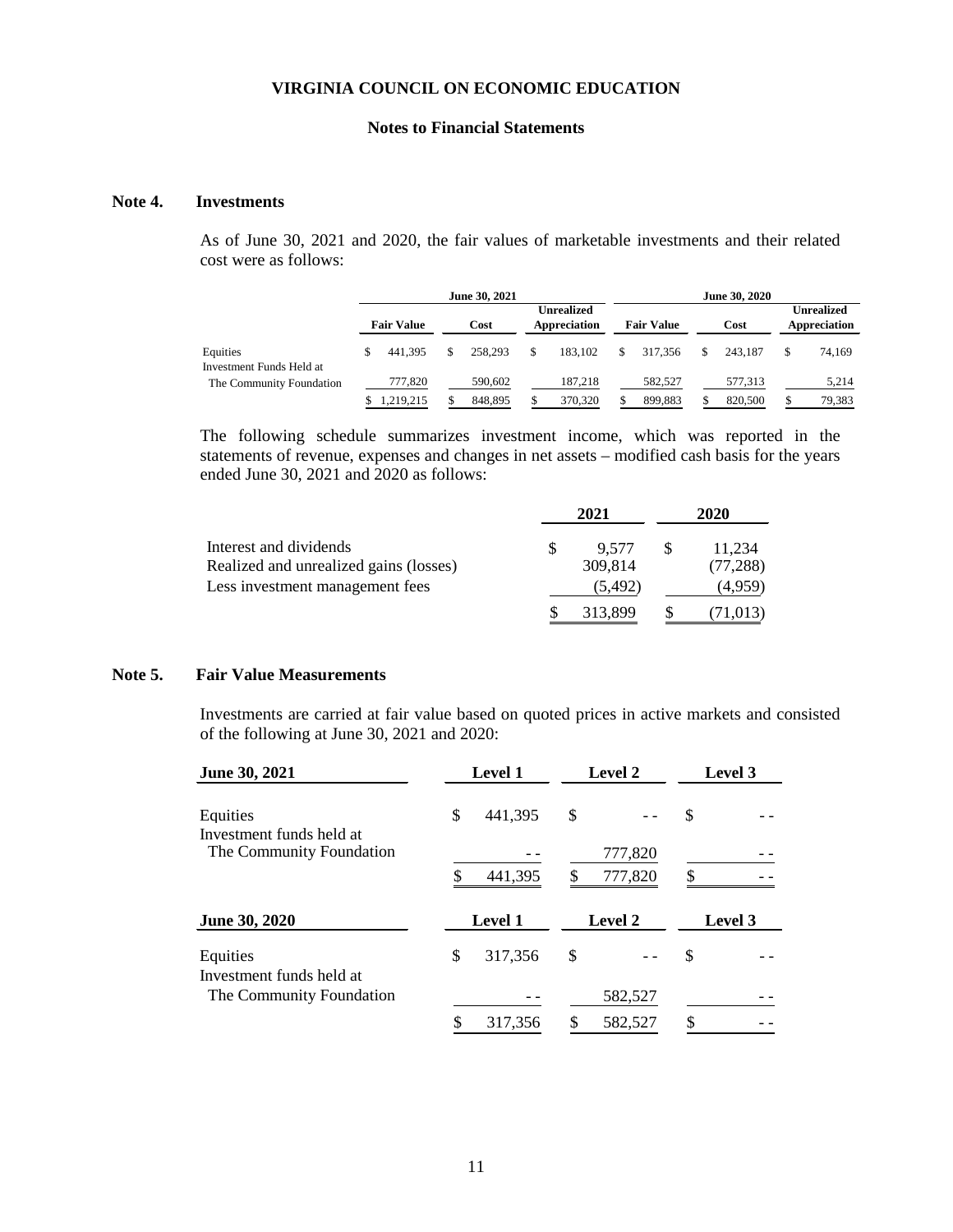## **Notes to Financial Statements**

# **Note 6. Property and Equipment**

A summary of property and equipment as of June 30, 2021 and 2020 follows:

|                                  |  | 2020     |  |           |
|----------------------------------|--|----------|--|-----------|
| Computer equipment and furniture |  | 16.547   |  | 16,547    |
| Software                         |  | 3,384    |  | 3,384     |
|                                  |  | 19.931   |  | 19.931    |
| Less accumulated depreciation    |  | (17,903) |  | (15, 875) |
| Property and equipment, net      |  | 2.028    |  | 4,056     |

## **Note 7. Net Assets With Donor Restrictions**

Net assets with donor restrictions as of June 30, 2021 and 2020, consist of the following:

|                                                       | 2021 |         |    | 2020    |
|-------------------------------------------------------|------|---------|----|---------|
| Subject to expenditure for specific purpose:          |      |         |    |         |
| Fund for Teaching Excellence                          | \$   |         | \$ | 18,323  |
| <b>UVA</b> at Wise                                    |      | 7,000   |    | 7,000   |
| <b>SMG</b> Teaching Scholarship                       |      | 2,500   |    | 2,500   |
| <b>EPF Online Course</b>                              |      | 107,106 |    | 19,485  |
| Norfolk SMG                                           |      |         |    | 9,729   |
| Reading Makes Cent\$                                  |      |         |    | 20,000  |
| <b>Economic Education SW VA</b>                       |      | 15,000  |    | 37,500  |
| <b>Basic Life Lessons</b>                             |      |         |    | 5,000   |
|                                                       | \$   | 131,606 | S  | 119,537 |
| Accumulated earnings from endowment funds             | \$   | 187,196 | \$ |         |
| Endowment fund:<br>S. Buford Scott Endowment Fund for |      |         |    |         |
| <b>Economic Education</b>                             | \$   | 590,624 | \$ | 582,527 |
| Total endowment                                       | \$   | 777,820 | \$ | 582,527 |
| Total net assets with donor restrictions              | \$   | 909,426 | \$ | 702,064 |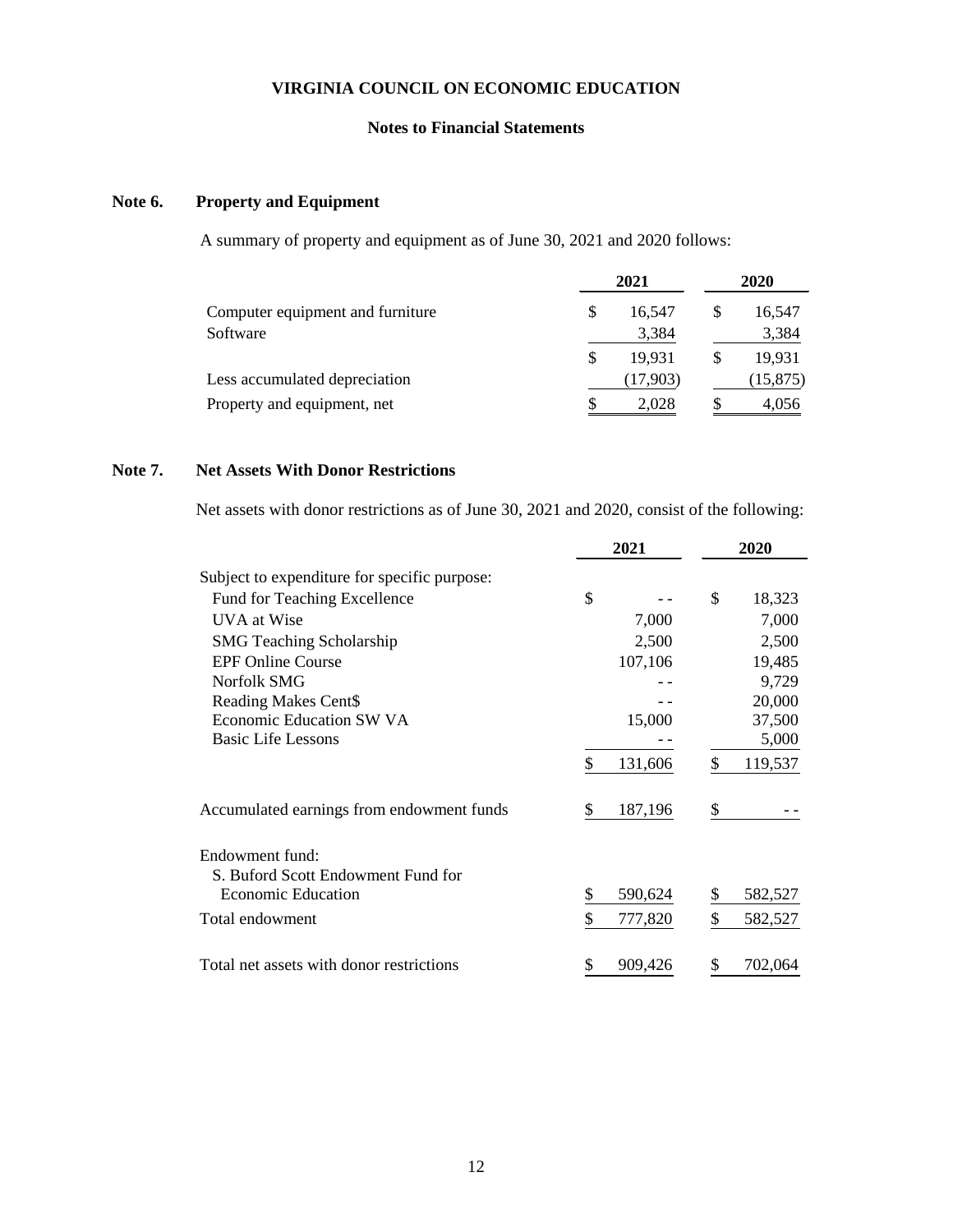#### **Notes to Financial Statements**

#### **Note 8. Net Assets Released from Restrictions**

Net assets released from donor restrictions by incurring expenses satisfying the restricted purposes or by the occurrence of events specified by the donors were as follows for the years ended June 30, 2021 and 2020:

|                                     |    | 2021    |   | 2020    |
|-------------------------------------|----|---------|---|---------|
| <b>Fund for Teaching Excellence</b> | S  | 128,198 | S | 313,246 |
| UVA at Wise                         |    | 7,000   |   | 7,000   |
| Economic Education in SW VA         |    | 22,500  |   | 7,500   |
| Economic Empowerment Project        |    |         |   | 20,331  |
| <b>Reading Makes Cents</b>          |    | 40,000  |   |         |
| <b>Basic Life Lessons</b>           |    | 5,000   |   |         |
| <b>EPF Online Course</b>            |    | 37,379  |   | 170,973 |
| Norfolk SMG                         |    | 9,729   |   | 2,047   |
|                                     | \$ | 249,806 | S | 521,097 |

#### **Note 9. Endowment Funds**

During the year ended June 30, 2017, the Council created the *S. Buford Scott Endowment for Economic Education* endowment fund. Donor restricted contributions to this endowment fund totaled \$8,097 and \$10,645 for the years ended June 30, 2021 and 2020, respectively, and are reflected in the financial statements as net assets with donor restrictions. This endowment fund is an agency fund held by the Community Foundation serving Richmond and Central Virginia ("TCF").

Spendable income from the endowment fund shall be available at least annually. Spendable income shall be determined each year to be not more than 5%, inclusive of unrestricted compensation to TCF. Any spendable income not requested by the Council within a given fiscal year will be returned to the fund's principal balance. The balance of the fund must remain above \$25,000 in order to allow for future use of the funds. As of June 30, 2021 and 2020, the balance of the endowment fund remained above the required principal balance. As part of the agreement with TCF, the Council can access the fund's principal balance only under certain circumstances.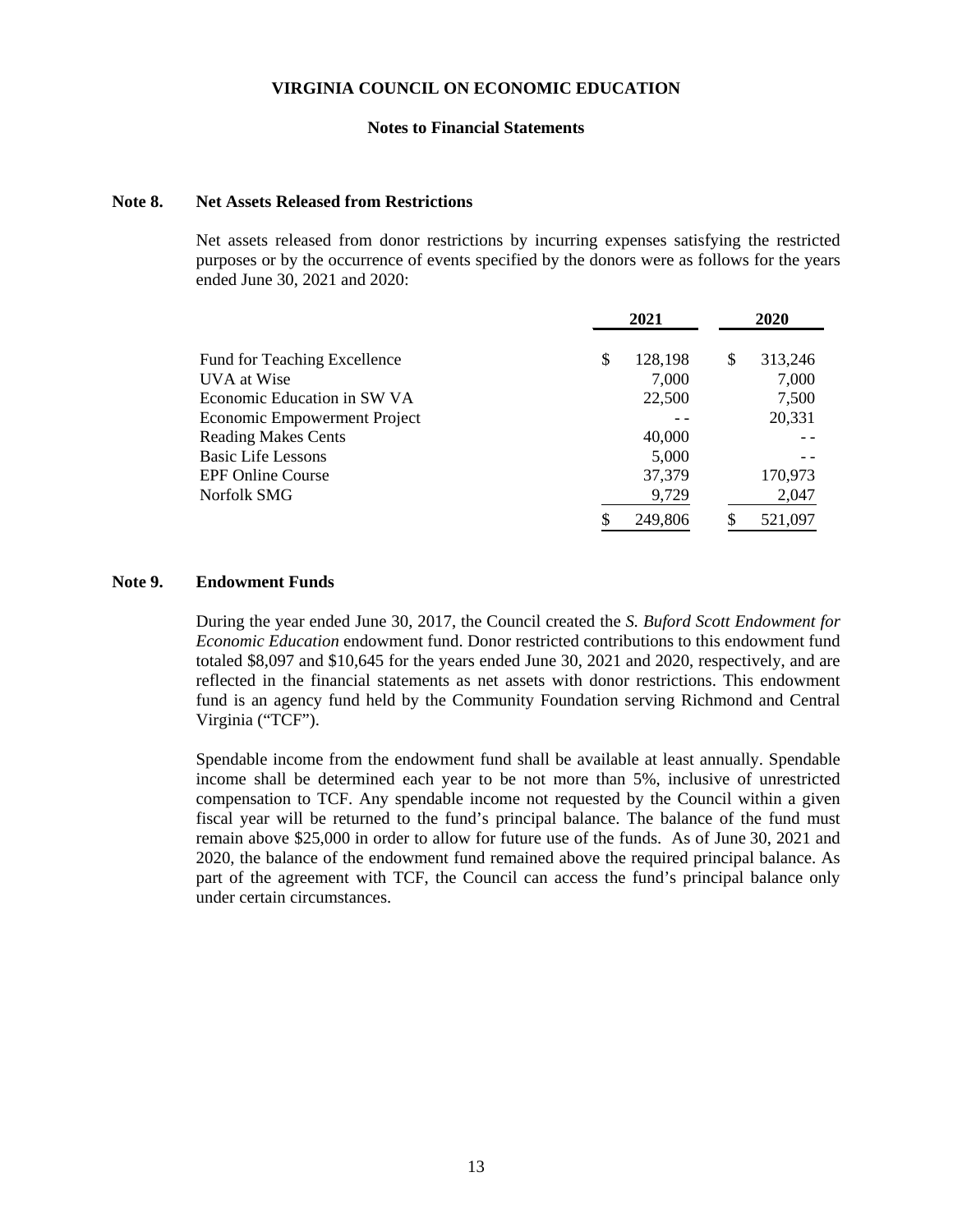#### **Notes to Financial Statements**

#### **Interpretation of Relevant Law**

The Board of Directors of the Council has interpreted the Uniform Prudent Management of Institutional Funds Act ("UPMIFA") as requiring the preservation of the fair value of the original gift as of the gift date of the donor-restricted endowment funds absent explicit donor stipulations to the contrary. As a result of this interpretation, the Council classifies as net assets with donor restrictions (a) the original value of gifts donated to the endowment, (b) the original value of subsequent gifts to the endowment, and (c) accumulations to the endowment made in accordance with the direction of the applicable donor gift instrument at the time the accumulation is added to the fund. In accordance with UPMIFA, the Foundation considers the following factors in making a determination to appropriate or accumulate donor-restricted endowment funds:

- 1. The duration and preservation of the fund
- 2. The purposes of the Council and the donor-restricted endowment fund
- 3. General economic conditions
- 4. The possible effect of inflation and deflation
- 5. The expected total return from income and the appreciation of investments
- 6. Other resources of the Council
- 7. The investment policies of the Council

The following table summarizes endowment net assets with donor restrictions and the corresponding the changes in endowment net assets with donor restrictions for the years ended June 30, 2021 and 2020:

| Endowment net assets June 30, 2019                   | \$<br>628,902 |
|------------------------------------------------------|---------------|
| Investment income                                    | (56, 736)     |
| Contributions                                        | 10,361        |
| Appropriation of endowment<br>assets for expenditure |               |
| Endowment net assets June 30, 2020                   | \$<br>582,527 |
| Investment income                                    | 189,412       |
| Contributions                                        | 8,097         |
| Appropriation of endowment<br>assets for expenditure | (2,216)       |
| Endowment net assets June 30, 2021                   | \$<br>777,820 |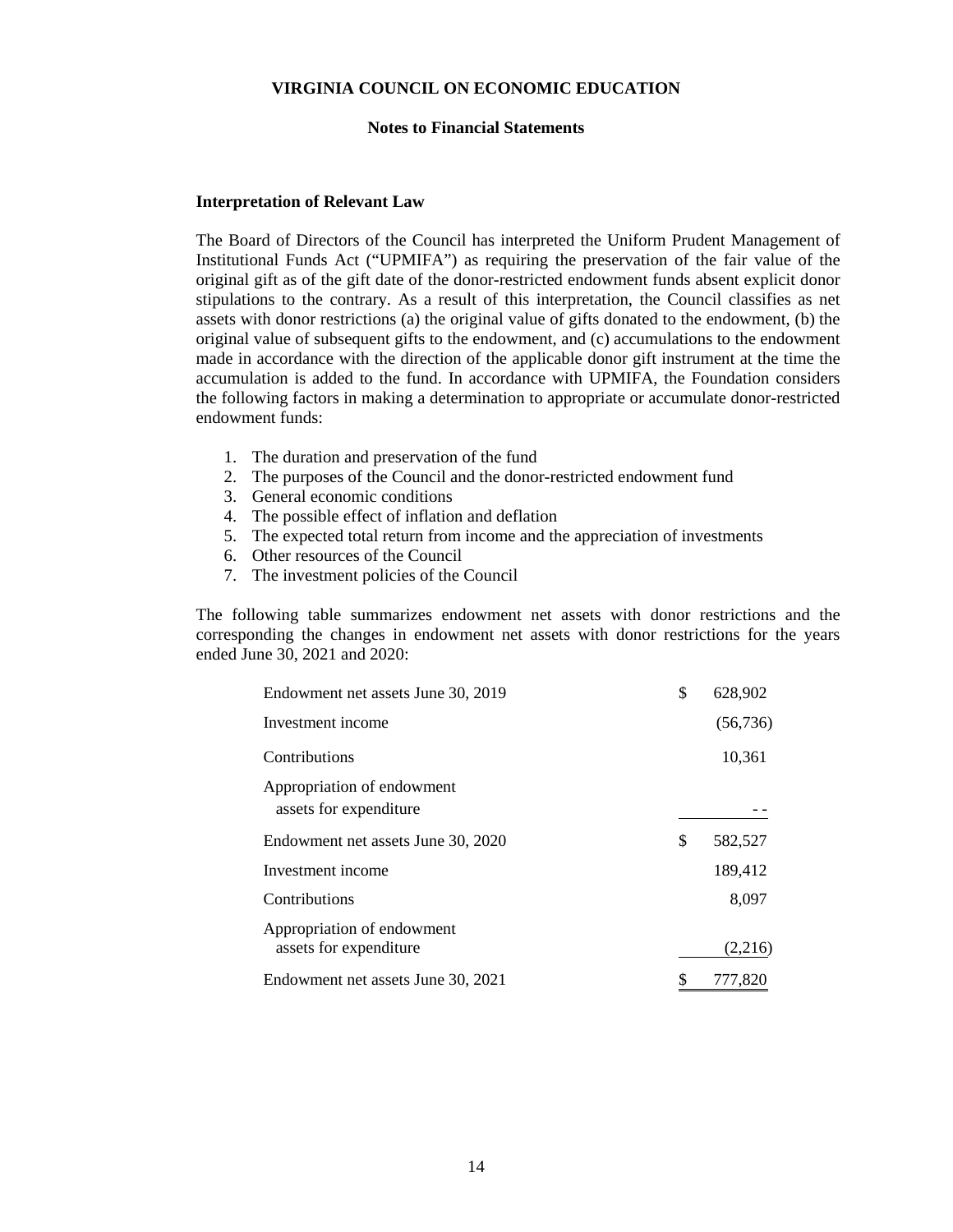#### **Notes to Financial Statements**

## **Note 10. In-Kind Contributions**

The Council receives several different types of in-kind contributions. The Council's facilities are donated by VCU. In-kind contributions for these facilities were \$15,000 for both years ended June 30, 2021 and 2020.

The Council also receives in-kind contributions from a variety of businesses and individuals. Where the value of such materials and services is not known, management estimates the value. In-kind contributions, in addition to those discussed above, were \$0 and \$10,500 for the years ended June 30, 2021 and 2020, respectively.

### **Note 11. Schedule of Functional Expenses**

Functional expenses as of June 30, 2021 and 2020 are allocated as follows:

|                                        |                   |         | 2021      |               |                    |        |              |         |              | 2020      |  |
|----------------------------------------|-------------------|---------|-----------|---------------|--------------------|--------|--------------|---------|--------------|-----------|--|
|                                        | <b>Management</b> |         |           |               |                    |        |              |         |              |           |  |
|                                        | Program           |         | & General |               | <b>Fundraising</b> |        | <b>Total</b> |         | <b>Total</b> |           |  |
| Accounting fees                        | \$                |         | \$        | 26,100        | \$                 |        | \$           | 26,100  | \$           | 24,303    |  |
| Corporate fees and licenses            |                   |         |           | 279           |                    |        |              | 279     |              | 275       |  |
| Depreciation                           |                   | - -     |           | 2,028         |                    |        |              | 2,028   |              | 2,028     |  |
| Dues and subscriptions                 |                   | - -     |           | 4,292         |                    |        |              | 4,292   |              | 4,506     |  |
| Education and training                 |                   | - -     |           | 306           |                    | - -    |              | 306     |              | 143       |  |
| Gifts and acknowledgements             |                   | - -     |           | 600           |                    |        |              | 600     |              |           |  |
| Marketing                              |                   | . .     |           | $ -$          |                    | - -    |              | $-$     |              | 7,703     |  |
| Miscellaneous                          |                   |         |           | 1,032         |                    |        |              | 1,032   |              | 760       |  |
| Occupancy expense                      |                   | - -     |           | 2,196         |                    |        |              | 2,196   |              | 2,916     |  |
| Office space                           |                   | 7,500   |           | 7,500         |                    | - -    |              | 15,000  |              | 15,000    |  |
| Payroll and payroll taxes              |                   | 245,773 |           | 108,812       |                    | 55,472 |              | 410,057 |              | 352,126   |  |
| Postage and shipping                   |                   | 1,294   |           | 110           |                    | - -    |              | 1,404   |              | 504       |  |
| Printing expense                       |                   | 730     |           | 701           |                    | $-$    |              | 1,431   |              | 394       |  |
| Professional                           |                   | 52,000  |           | $\sim$ $\sim$ |                    |        |              | 52,000  |              | 32,500    |  |
| Supplies                               |                   | $ -$    |           | 367           |                    | - -    |              | 367     |              | 690       |  |
| Telephone                              |                   | 543     |           | 1,627         |                    | - -    |              | 2,170   |              | 2,199     |  |
| Travel                                 |                   | 107     |           |               |                    |        |              | 107     |              | 2,363     |  |
| Education conferences                  |                   | 4,803   |           |               |                    |        |              | 4,803   |              | 5,023     |  |
| George Mason University                |                   | 109,700 |           |               |                    | $ -$   |              | 109,700 |              | 109,700   |  |
| University of Lynchburg                |                   | 10,000  |           | - -           |                    | - -    |              | 10,000  |              | 63,000    |  |
| Network and committee meetings         |                   | 2,952   |           |               |                    |        |              | 2,952   |              | 4,711     |  |
| Old Dominion University                |                   |         |           |               |                    |        |              |         |              | 97,717    |  |
| Other program initiatives              |                   | 77,320  |           |               |                    |        |              | 77,320  |              | 315,996   |  |
| University of Virginia College at Wise |                   | 7,000   |           |               |                    | - -    |              | 7,000   |              | $ -$      |  |
| Virginia Commonwealth University       |                   | 64,515  |           |               |                    |        |              | 64,515  |              | 66,018    |  |
| Virginia Tech                          |                   | 55,000  |           |               |                    | - -    |              | 55,000  |              | 55,000    |  |
|                                        | \$                | 639,237 | \$        | 155,950       | \$                 | 55,472 | \$           | 850,659 | \$           | 1,165,575 |  |